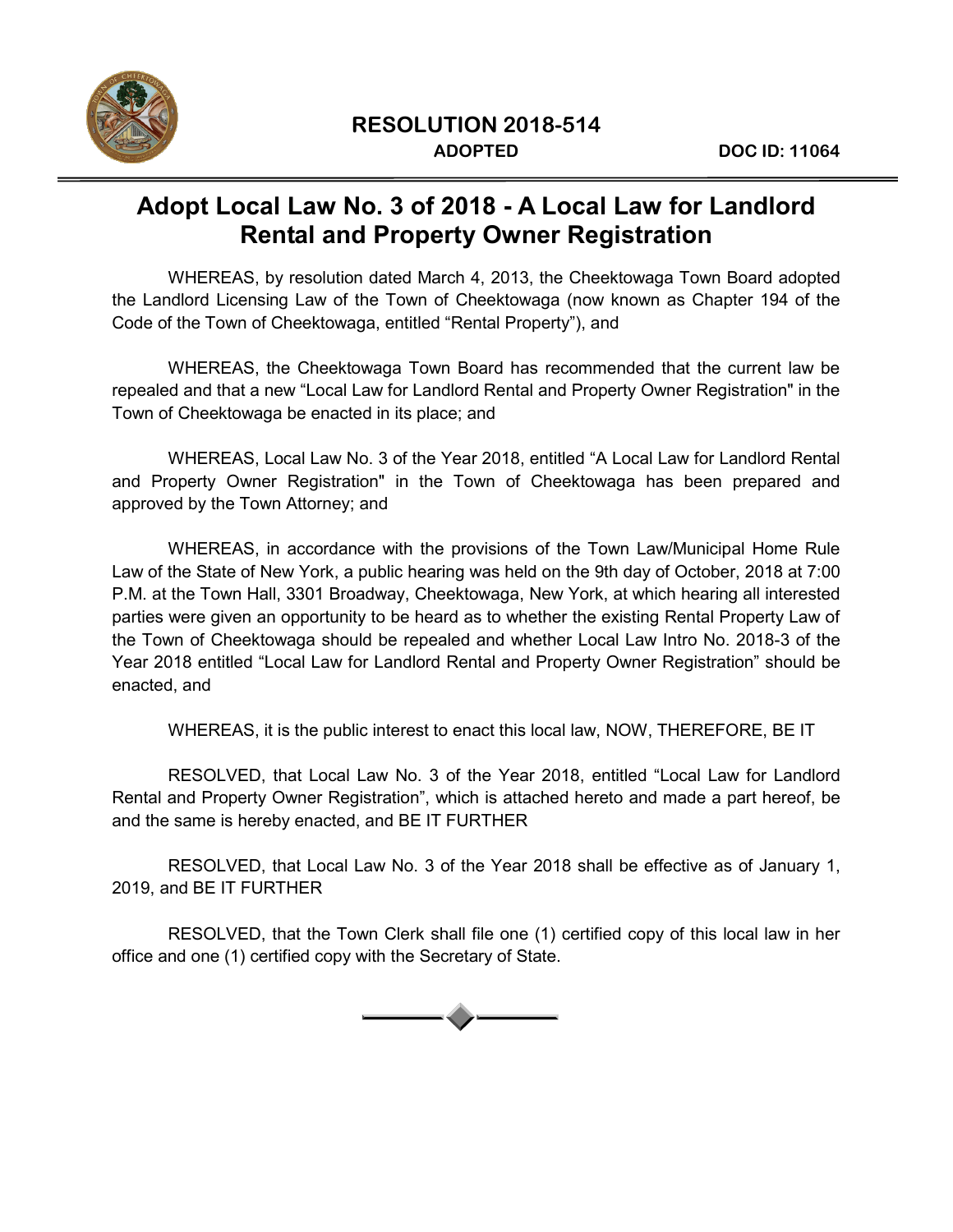#### **LOCAL LAW NO. 3 OF THE YEAR 2018**

#### **A LOCAL LAW TO FOR LANDLORD RENTAL AND PROPERTY OWNER REGISTRATION**

### **S. 194-1 Purpose**

The purpose of this Chapter is to establish a procedure and standards for the identification and registration of rental properties and unoccupied properties, to ensure that the Town of Cheektowaga has a meaningful, efficient and effective means of communicating with those persons and companies who own rental properties and unoccupied properties. This Chapter is to protect the public health, safety and general welfare of the people and to alleviate conditions of substandard housing, including slums and blight.

### **S. 194-2 Definitions**

BUILDING - Any improved real property, residential or mixed use (commercial- residential), located within the Town of Cheektowaga, that is non-owner occupied or is improved and unoccupied.

CHANGE IN OCCUPANCY - Whenever a tenant shall move from, vacate or quit willingly or otherwise or express the firm intent to vacate or quit a rental unit.

PROPERTY OWNER REGISTRATION STATEMENT - A form created by the Town of Cheektowaga and distributed to the owner of rental property and unoccupied property in accordance with standards and requirements set forth in this Chapter.

PROPERTY OWNER REGISTRATION CERTIFICATE- A form created by the Town of Cheektowaga and issued to the owner of rental property or unoccupied property once the Property Owner Registration Statement has been received by the Town of Cheektowaga, reviewed and deemed complete.

OWNER - Any individual or individuals, partnership or corporation or any similar type business organization, whether for profit or otherwise, in whose name title to a building stands, including a mortgagee or vendee in possession, assignee of rents, receiver, executor, trustee, lessee, agent or any other person, firm or corporation directly or indirectly in control of the property.

HOUSING CODE - All state and local laws, codes, ordinances, rules and regulations for the establishment and maintenance of housing standards.

VIOLATION NOTICE - A notice issued in accordance with any violation of the Housing Code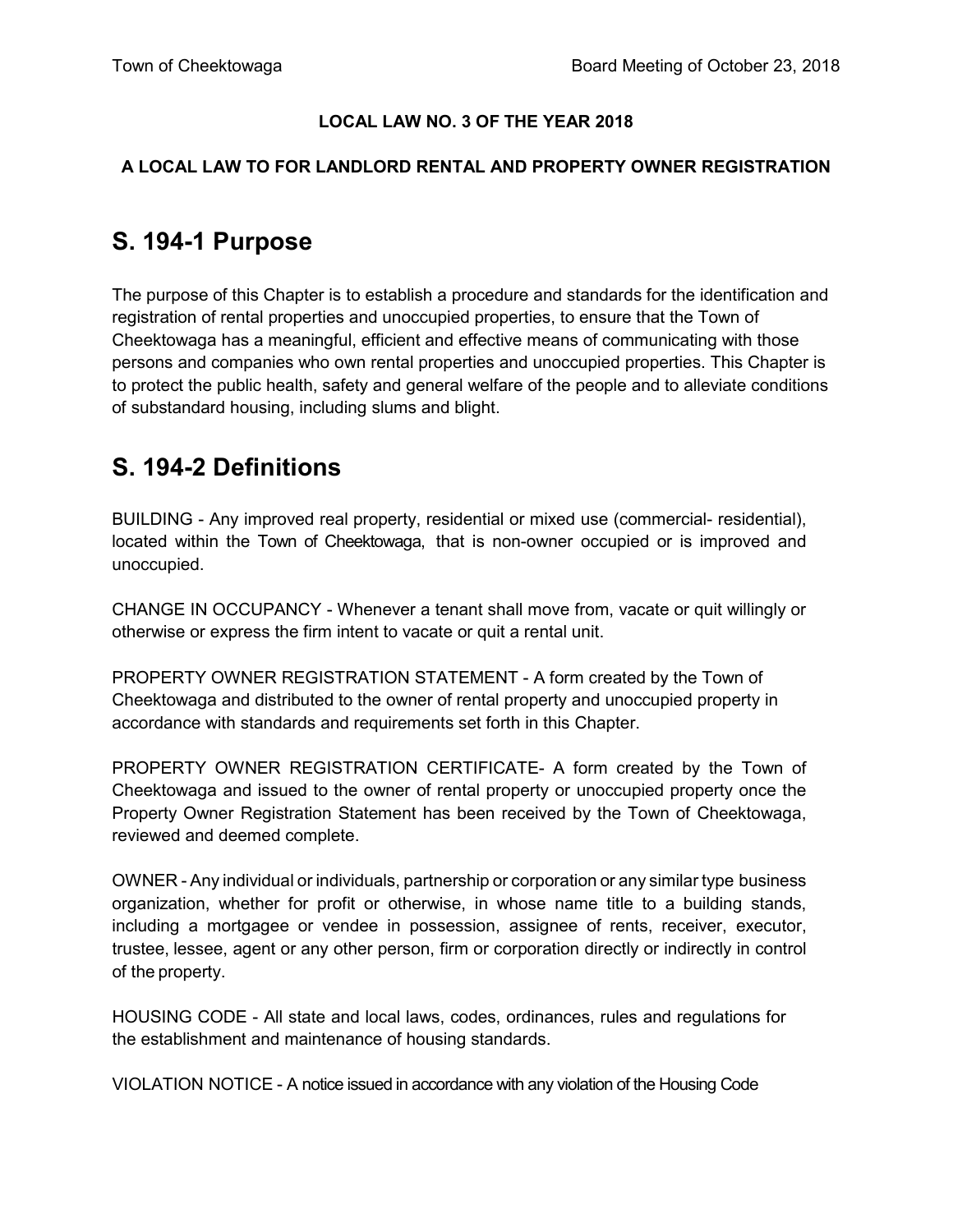RENTAL PROPERTY - Includes all properties which are either rented, leased, let or hired out to be occupied for residential or mixed used (commercial-residential), and are nonowner occupied. For any rental property to be considered owner occupied, the owner must prove that at least one (1) owner, partner, or shareholder of a corporation actually has his or her principal residence at the rental property and reside therein on a full-time basis, it being the actual domicile of that owner, partner, or shareholder. At the request of the Town of Cheektowaga, any owner who claims to occupy the rental property shall provide a sworn affidavit providing the necessary information to support his or her claim that the premises are owner occupied.

RENTAL UNIT - A residential unit occupied by a party other than an owner.

RESIDENTIAL UNIT - One or more rooms with provision for sanitary and sleeping facilities, for food preparation, for living and for working.

TENANT - A party whose right to possession of a rental unit is subject to the express or implied consent of the owner.

UNOCCUPIED PROPERTY - Any improved real property that is not occupied by the owner or a tenant.

TOWN- Town of Cheektowaga, exclusive of the Villages of Sloan and Depew.

## **S. 194-3 Property Registration Requirements; Exemptions**

- A. Registration required. No person or entity shall allow to be occupied, or rent to another for occupancy, any single family or multiple family residential property unit unless the owner has first obtained a property owner registration certificate.
- B. Exemptions. The provisions of this chapter shall not apply to; hotels; motels; bedand-breakfast establishments; rooming or boarding houses; hospitals; nursing homes; or other dwelling units which offer or provide medical or nursing services if such units are subject to state or federal licensing or regulations concerning the safety of the users, patients or tenants.

### **S. 194-4 Application for Registration**

A. The owner of a building constituting a rental property or unoccupied property shall register the same within 60 days of the effective date of this Chapter on a form approved by the Town of Cheektowaga. Any owner subject to this Chapter acquiring a building after the adoption of said local law, which is a rental property or unoccupied property, shall register the same within 30 days of acquisition on the same form. This form shall be known as a "Property Owner Registration Statement" which shall be signed by the owner. A Property Owner Registration Statement shall be completed and filed for each building constituting a rental property or unoccupied property.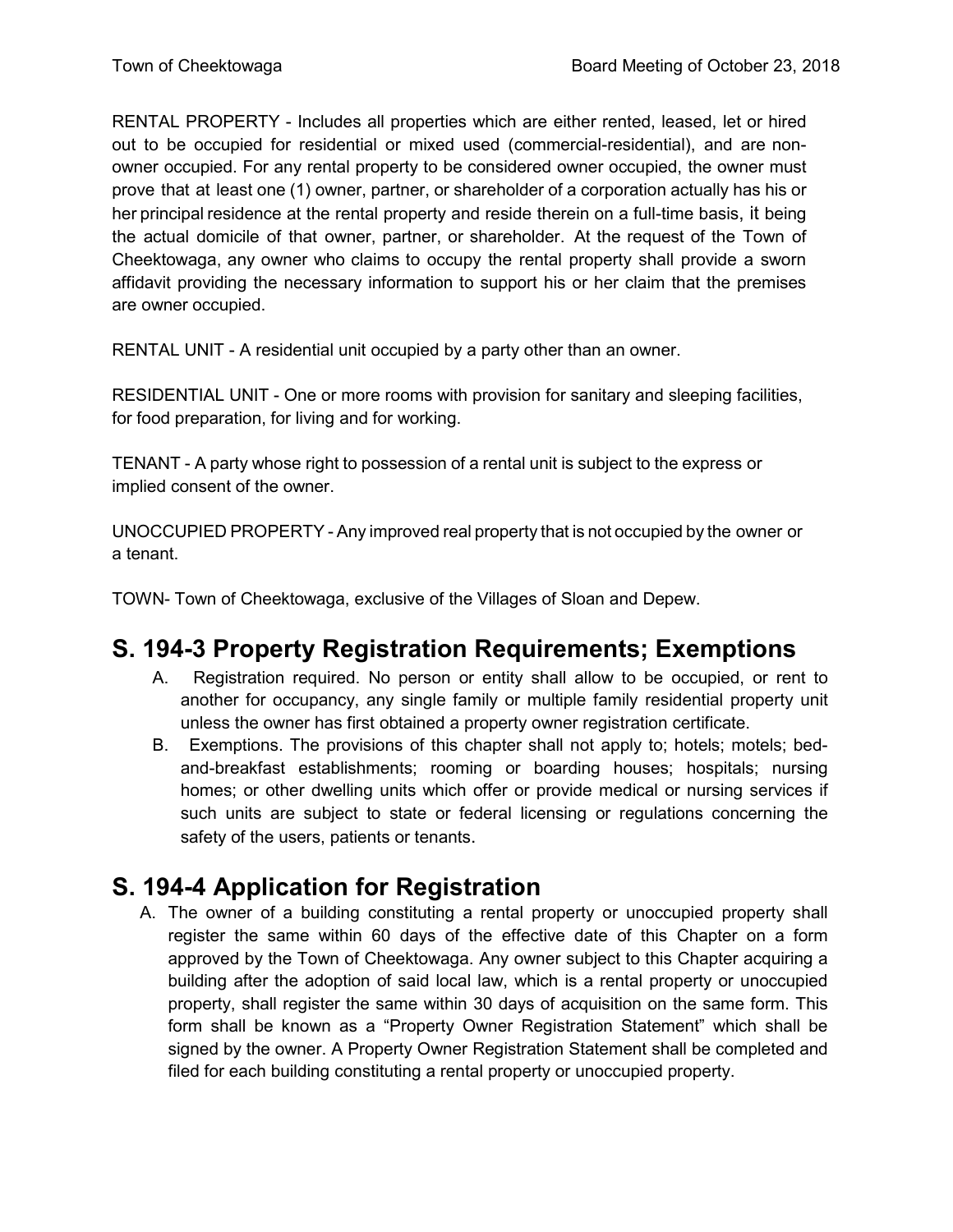#### **The Property Owner Registration Statement shall contain the following:**

- a) Name, principal residence address, principal business address and telephone number of the owner.
- b) If the owner is an association, limited liability partnership, joint tenancy, tenancy in common or tenancy by the entirety, then each and every owner or general partner shall be indicated on the application
- c) If the owner is a corporation, the principal place of business of the corporation must be provided and the name, title and residence address of all officers, directors, managing or general agents must be included on the application
- d) If the owner has designated an agent or managing company, then the name, principal residence address, principal business address and telephone number of such agent or managing company must be included in addition to that of the owner.
- e) It shall be the responsibility of the owner to properly register any change of address, agent or any other information which occurs after the filing of the application.
- f) For purposes of this law, a post office box shall not be accepted as the owner's address. Further, the building intended to be licensed shall not be accepted as the owner's address unless it is the principal place of residence of the owner.
- g) The owner shall specify the address to which all notices and invoices for fees are to be forwarded.
- h) If the owner does not reside within the County of Erie (New York State), the owner must designate a property manager located in the County of Erie (New York State) who can accept service of process. Owner must provide name, address and telephone number of property manager who resides in the County of Erie (New York).
- B. Failure to receive notice of the registration deadline will not excuse failure to register within the time prescribed for such registration. Failure to receive notice of the registration deadline will not excuse failure to register rental property. It is the owner's responsibility to fulfill the requirements of this Chapter. Failure to provide such information shall be grounds to deny a Property Owner Registration Certificate.

### **S. 194-5 Issuance of Denial of License**

- A. After receipt of the Property Owner Registration Statement for a Property Owner Registration Certificate, the receiving office shall review same to ensure said application contains all of the required information. If the application is deemed complete, the Town shall forward the Property Owner Registration Certificate to the owner within 30 days. If said Statement is deemed incomplete, the Town shall notify the owner, and the owner shall have 30 days in which to supply the required information. If the required information is not supplied by the owner, the Certificate shall be denied.
	- **a. Vacant units**. When a Property Owner Registration Certificate has been denied or revoked, no further rental and occupancy of dwelling units then vacant shall be permitted until a Property Owner Registration Certificate has been issued.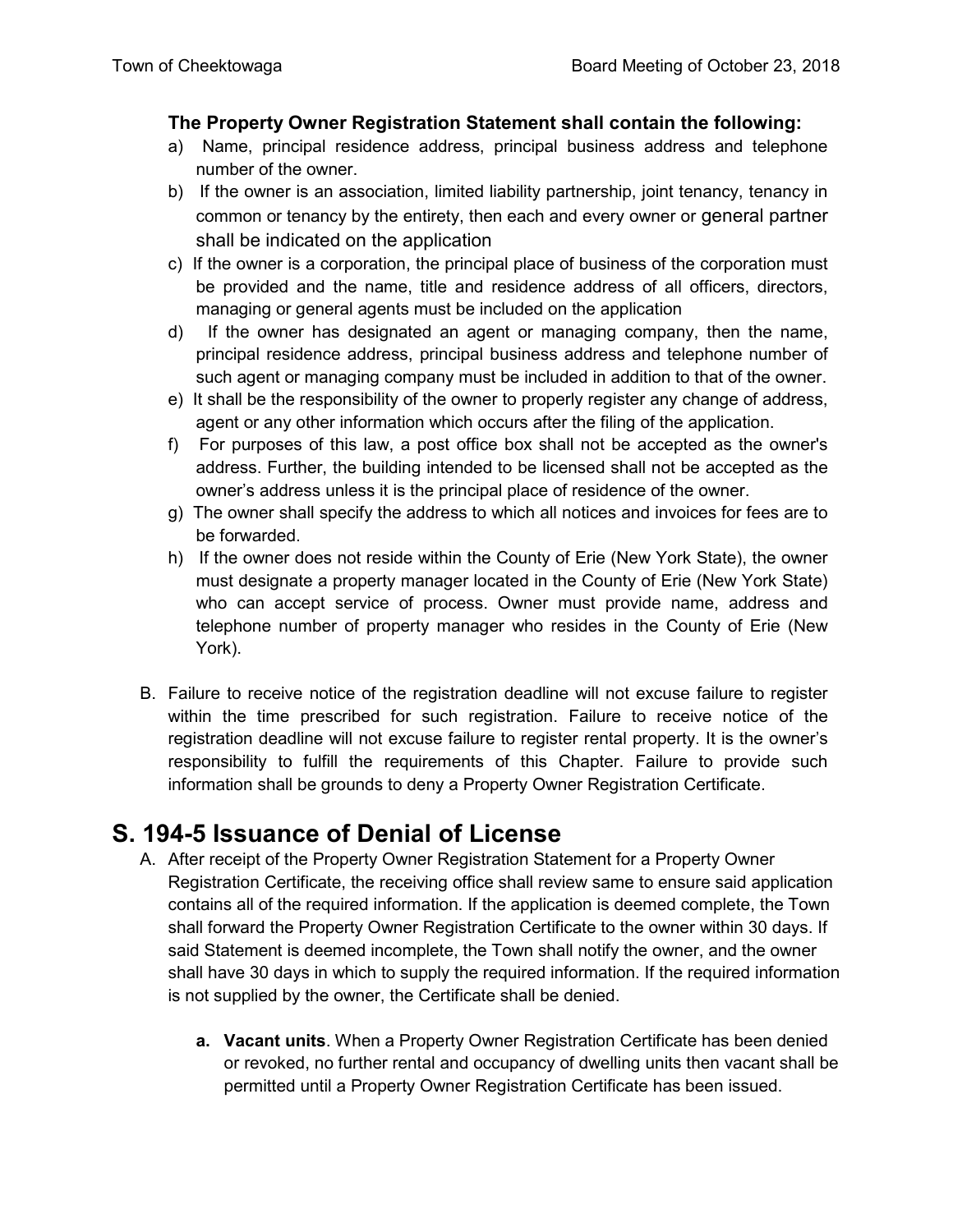- **b. Occupied units.** In addition to other penalties under this chapter, when a Property Owner Registration Certificate has been denied or revoked, the dwelling unit(s) containing such violations shall be vacated after the Town provides a notice to the owner and makes an attempt to notify the "occupants" of the dwelling unit(s) containing said violations. Such notice shall direct the owner and occupants of the dwelling unit(s) containing such violations to vacate within a 90 day period of time. The Town may provide a reasonable period for the owner to correct such violation. For the owner, such notice shall be mailed by first class mail to the owner at the address provided by the owner pursuant to §194-4 (A)g of this chapter. For the occupants, such notice shall be mailed to the "Current Occupant" at the dwelling unit. Vacated dwelling units shall not be reoccupied until a Property Owner Registration Certificate has been issued.
- **c. Occupied units; hazard**. In addition to other penalties under this chapter, any Certificate may be denied or revoked if the property has been issued a Notice of Violation from the Office of Neighborhood Preservation in which there is a condition that adversely affects or are likely to adversely affect the life, safety, general welfare and health, including the physical, mental and social well-being of the person(s) occupying the dwelling(s). Compliance of the Notice of Violation must be submitted to the issuing office with a completed Registration Statement in order to request a new Registration Certificate

## **S. 194-6 Effect of Denial or Failure to Comply**

- A. Effect of failure to submit the Property Owner Registration Statement or denial of the Property Owner Registration Statement or if the owner fails to supply the required information to complete the Statement; the owner shall be subject to the following fines:
	- 1. \$250 for every 30-day period until an acceptable Statement is submitted up to \$1000

#### **B. Recourse if fine not paid.**

If the owner neglects or refuses to pay the fine as stated in subsection 194-6(A)1. of this section within 30 days after notification, the Town shall add any such fine onto the owner's property tax bill, and it shall become a lien on the property.

# **S. 194-7 Certificate Fee**

A. The fee to file a Property Owner Registration Statement and the fee to renew the Property Owner Registration Certificate is \$20 every two (2) years. The Landlord and Property Owner Registration Certificate shall be valid for a period of two (2) years or until such time that there is a change in ownership, or the Registration Certificate is revoked due to 194-5(A)c at which time a new Registration Statement must be completed and approved.